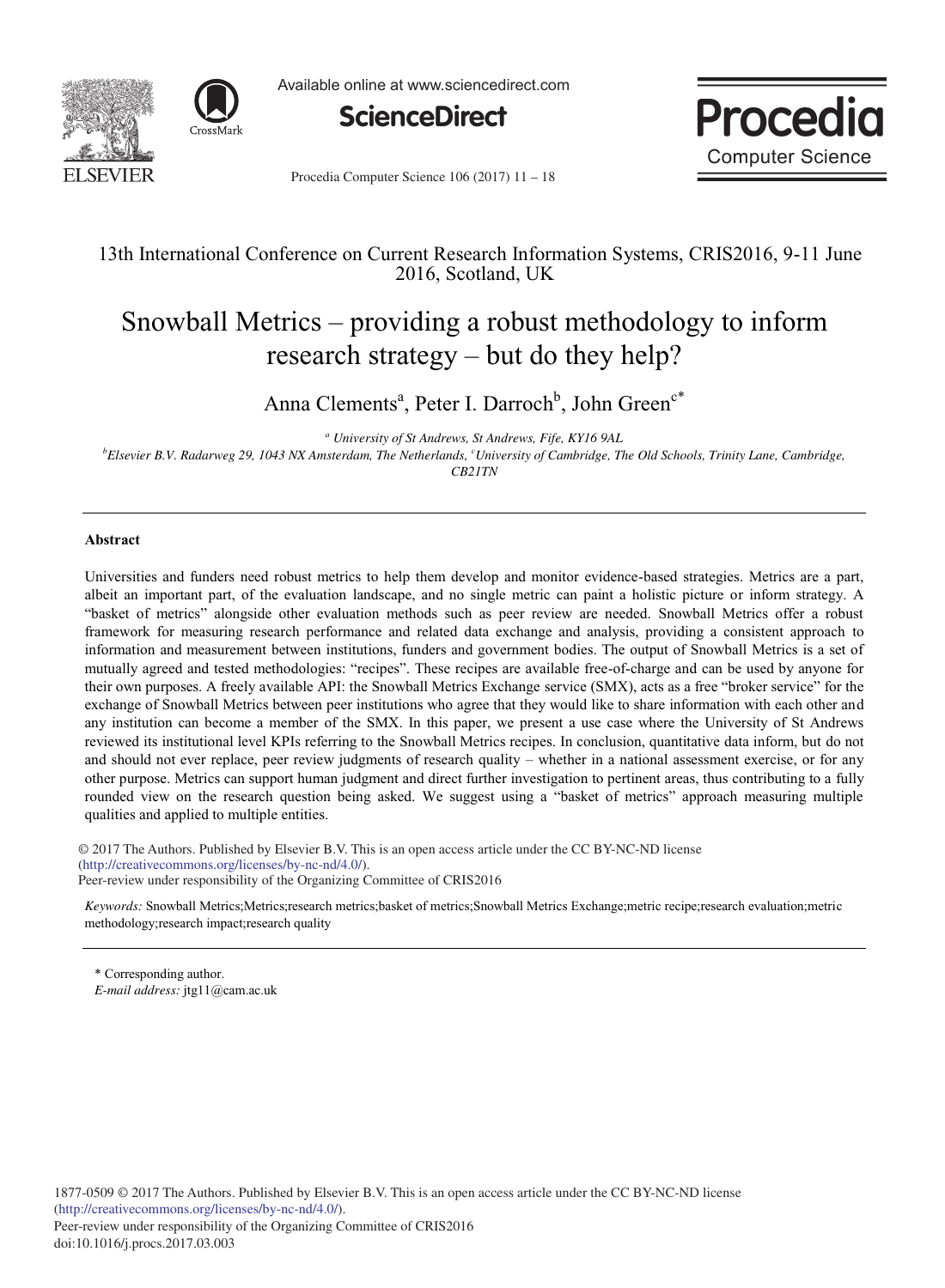## **1. Introduction**

The use of metrics is already an integral part of many universities processes and are a part, albeit an important part, of the evaluation landscape. Universities and funders need robust metrics to help them develop and monitor evidence-based strategies. However, no single metric can paint a holistic picture or inform strategy and so a 'basket of metrics' is required to enable useful metrics-based input<sup>1,2,3</sup>. Indeed, Colledge and James recently described the application of a "basket of metrics" for the metric-based component of understanding journal merit, alongside other evaluation methods such as peer review<sup>3</sup>.

That having been said, there is then the challenge of ensuring that any metrics and the data from which they are derived can be used with confidence. This is the challenge that Snowball Metrics<sup>4</sup> solves. Snowball Metrics offer a robust framework for measuring research performance and related data exchange and analysis, providing a consistent approach to information and measurement between institutions, funders and government bodies. This results in a decrease in duplication and an increase in efficiency across the sector.

Eight high-profile UK universities<sup>5</sup> started working together on Snowball Metrics in 2010 to enable informed, evidence-based decision-making. The goal was to agree a single method to calculate metrics that would provide input to institutional and funder strategies, thereby ensuring that apples are compared with apples. These metrics are based on all the data sources available, including institutional, third party and commercially available sources. Snowball Metrics do not depend on a particular data source or supplier, and are owned by the sector. Snowball Metrics, recognised by their snowflake kitemark  $\hat{\mathbf{x}}$ , aim to become the international standard that is endorsed by research-intensive universities to enable them to understand their strengths and weaknesses, so that they can build and monitor effective strategies (e.g. in which areas to invest, in which to divest, effectiveness of collaborations, engagement with industry).

The output of Snowball Metrics is a set of mutually agreed and tested methodologies: "recipes". These recipes are available free-of-charge and can be used by anyone for their own purposes.

Snowball Metrics have now been defined across the entire landscape of research activities (funding, collaboration, publication, commercialisation); there are 32 recipes available for free to the sector as detailed in table 1. The Steering Group has also been working closely with CASRAI and euroCRIS to extend community participation and provide standards-based representations of the metrics to support interoperability between research systems.

The UK Snowball Metrics Steering Group has worked with a US Snowball Metrics Working Group comprising seven large US universities and has successfully enhanced many of the existing Snowball Metrics with national data and intelligence. This should enable global benchmarking using national data mapping to national denominators for cross-country compatibility thereby driving Snowball Metrics towards global standards.

## **2. How can anyone use the Metrics?**

A freely available API: the Snowball Metrics Exchange service ("SMX") acts as a free "broker service" for the exchange of Snowball Metrics between peer institutions who agree that they would like to share information with each other such that:

- any institution using Snowball Metrics can become a member of the Snowball Metrics Exchange
- the institutional members are responsible for generating their own Snowball Metrics according to the recipes, whether they are calculated using a bespoke system, in a spreadsheet, or in a commercial tool
- each institution can choose to be a member of one or more benchmarking clubs: groups of institutions which have agreed to exchange metrics with each other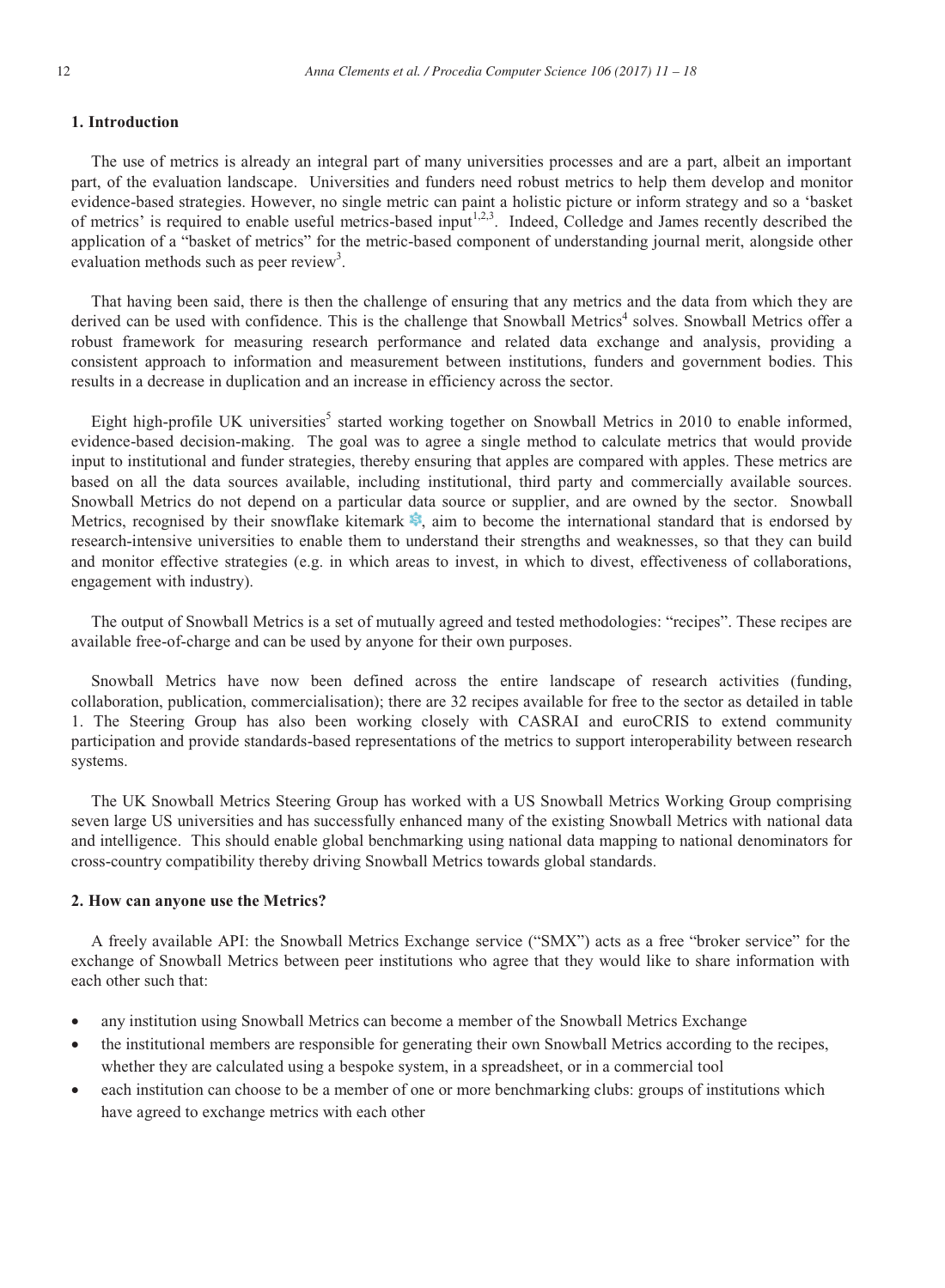|                                                                | <b>Research Inputs</b>                                               | <b>Research Process</b>                     | <b>Research Outputs and Outcomes</b>                           |
|----------------------------------------------------------------|----------------------------------------------------------------------|---------------------------------------------|----------------------------------------------------------------|
| Research                                                       | Applications Volume                                                  | Income Volume                               | <b>Publications and citations</b>                              |
|                                                                | <b>Awards Volume</b>                                                 | Market Share                                | Scholarly Output                                               |
|                                                                | <b>Success Rate</b>                                                  |                                             | <b>Citation Count</b>                                          |
|                                                                |                                                                      |                                             | Citations per Output                                           |
|                                                                |                                                                      |                                             | $h$ -index                                                     |
|                                                                |                                                                      |                                             | Field-Weighted Citation Impact                                 |
|                                                                |                                                                      |                                             | Outputs in Top Percentiles                                     |
|                                                                |                                                                      |                                             | Publications in Top Journal<br>Percentiles                     |
|                                                                |                                                                      |                                             | <b>Collaboration</b>                                           |
|                                                                |                                                                      |                                             | Collaboration                                                  |
|                                                                |                                                                      |                                             | Collaboration Impact                                           |
|                                                                |                                                                      |                                             | Collaboration Field-Weighted<br><b>Citation Impact</b>         |
|                                                                |                                                                      |                                             | Collaboration Publication Share                                |
|                                                                |                                                                      |                                             | Academic-Corporate Collaboration                               |
|                                                                |                                                                      |                                             | Academic-Corporate Collaboration<br>Impact                     |
|                                                                |                                                                      |                                             | <b>Impact</b>                                                  |
|                                                                |                                                                      |                                             | Altmetrics                                                     |
|                                                                |                                                                      |                                             | Public Engagement                                              |
|                                                                |                                                                      |                                             | Academic Recognition                                           |
| <b>Enterprise</b><br><b>Activities/Economic</b><br>Development | Academic-Industry Leverage<br><b>Business Consultancy Activities</b> | <b>Contract Research Volume</b>             | <b>Intellectual Property Volume</b>                            |
|                                                                |                                                                      |                                             | Intellectual Property Income                                   |
|                                                                |                                                                      |                                             | Sustainable Spin-Offs                                          |
|                                                                |                                                                      |                                             | Spin-Off-Related Finances                                      |
| Postgraduate<br><b>Education*</b>                              | Postgraduate Research Student<br>Funding                             | Research Student to<br>Academic Staff ratio | Time to Approval of PhD                                        |
|                                                                |                                                                      |                                             | Destination of Postgraduate<br><b>Research Student Leavers</b> |

Table 1. Snowball Metrics defined across the research landscape and available for free to the sector.

- institutions may choose to accept or decline requests to share all or some Snowball Metrics; this is entirely under their control
- as the service develops, institutions will be able to use the "I'll show you mine if you show me yours" facility in order to exchange equivalent Snowball Metrics with each other; only metric values will be exchanged. Data underlying the metrics will never be exchanged and will remain behind the institutions' firewalls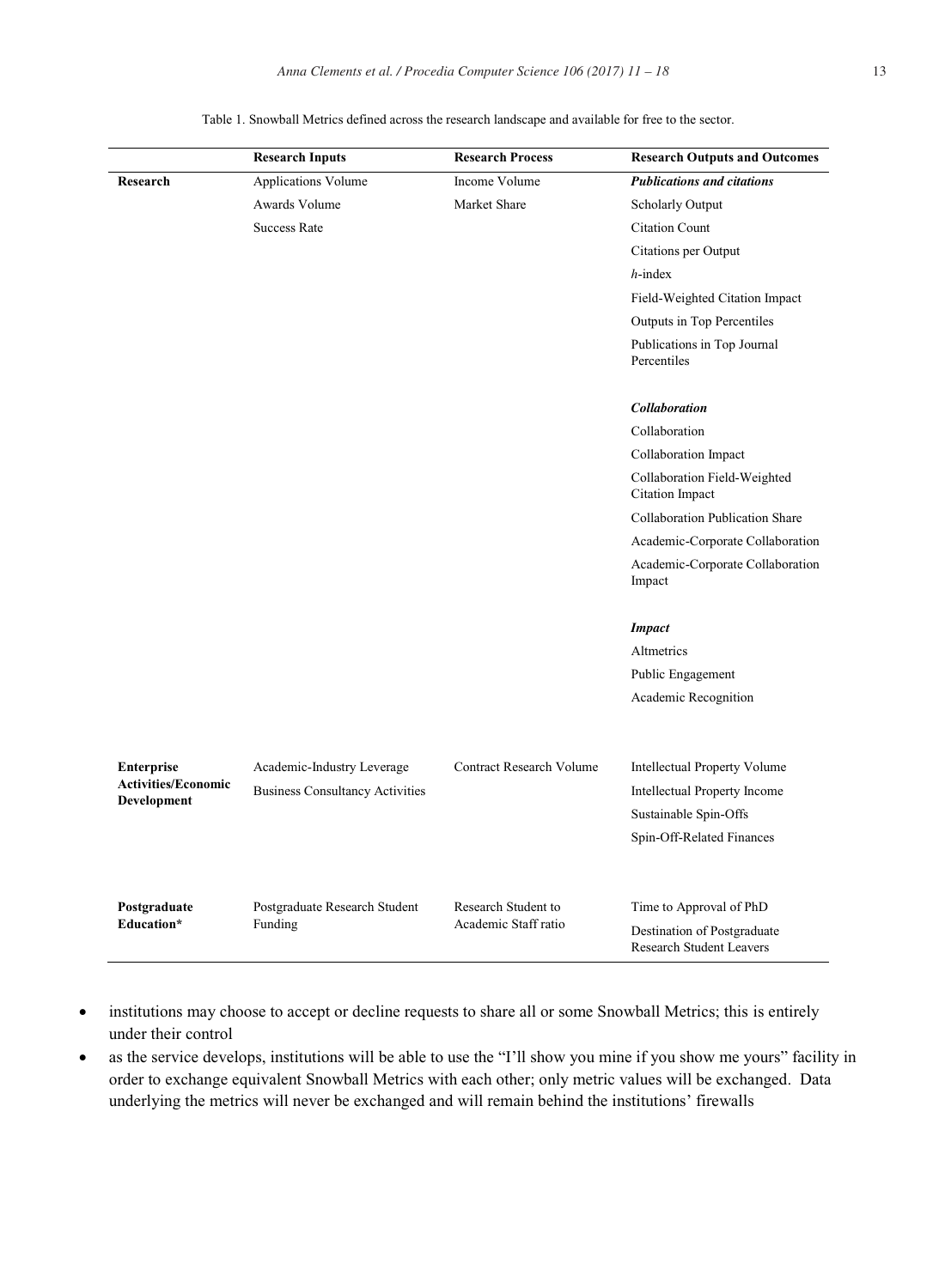The Exchange service is made of three components, namely; the Snowball Metrics Uploader (Uploader) which allows an institution to upload/provide metrics from their own institution to the Snowball Metrics Exchange (SMX), the SMX which acts as the 'broker' and allows an institution to manage the entitlements for each institution that has agreed to share metrics with them, and the Snowball Metrics Downloader (Downloader) which allows each institution to retrieve or update the shared metrics from participating institutions. Figure 1 shows some screenshots of each component for illustrative purposes. It is important to reiterate that the Snowball Metrics Exchange service does not rely on any metrics provider and how a user chooses to calculate the metric values is up to them. In addition, at no point is data shared within the exchange service and the metric values are encrypted by the service so that only the entitled institution can decrypt them.



Fig. 1. Screenshots of the components of the Snowball Metrics Exchange service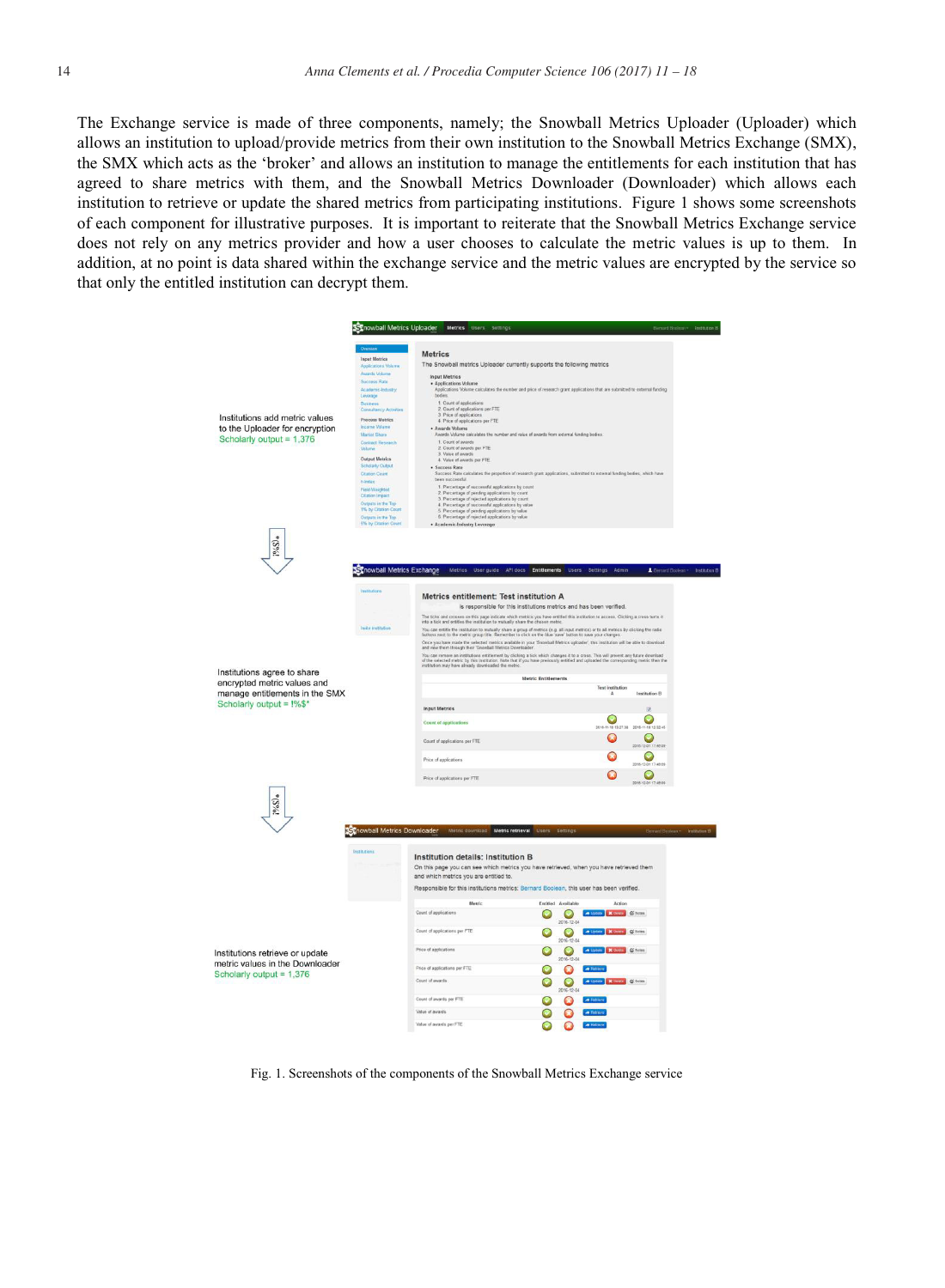#### **3. Use Case: KPI development using Snowball Metrics Recipes**

The University of St Andrews recently reviewed its institutional level KPIs adopting Snowball Metrics where relevant. This allowed the University to take advantage of the tried and tested definitions or 'recipes' which had been arrived at as a result of an expert group from leading research universities discussing, debating, agreeing and then trialling each recipe. It also positions the University ready to benchmark with peer institutions and departments also using Snowball Metrics recipes.

Examples of Snowball Metrics used include Outputs in Top Percentiles and Success Rate. The full Snowball Metric recipe for Success Rate can be found in Appendix A.

The Success Rate definition, in particular presents a variety of options to consider :

- What actually do we count? Applications that we know have been successful, applications we know have been unsuccessful … but what about those that we haven't had a definite 'yes' or 'no'?
- This leads to the question of over what period we should assume an application is unsuccessful (write-off)? Also, should we vary this for different funders?
- What amount do we consider: the original requested price or the final (negotiated) price awarded ?
- When do we count an award (or rejection or write-off) in the year of the application or the year of the award/rejection/write-off?

The Snowball Metric definition or "recipe" provides the answers to all these together with the reasons why a particular decision was made. For example, with the case of the amount to use, the partners confirmed that the final price was always available in their internal systems, whereas not all retained the requested price. In this case the final price was chosen as a pragmatic response to what data were actually available. For the write-off period there was considerable discussion within the Planning Group in St Andrews on the write-off period. For example, should it be different for different funders or funder types. Here Snowball specifies a 12 month period for all funders which is what has now been adopted at St Andrews. The final decision was whether to count the award (or rejection/writeoff) in the year of award (rejection/write-off) or the year of application. Traditionally our Finance department counted in the year of award arguing that we should not modify financial values retrospectively. However, the argument here is that we are not working to accounting rules, where obviously altering figures after end of year is not normal practice. Here we are considering metrics for indicating performance against strategic objectives and against peers. A success rate is a percentage and should therefore range between 0 and 100. To make sense therefore, the success or failure of an application needs to counted against the application itself.

#### **4. Conclusions**

Snowball Metrics are tried and tested and the definitions are available **now** to support Institutions developing and updating their KPIs to inform strategic decision-making. The introduction of the SMX service to facilitate benchmarking will encourage the adoption of Snowball Metrics more widely. It is important always to remember that quantitative data inform, but do not **and should not ever** replace, peer review judgments of research quality – whether in a national assessment exercise, or for any other purpose. Metrics can support human judgment and direct further investigation to pertinent areas, thus contributing to a fully rounded view on the research question being asked. We suggest using a "basket of metrics" approach measuring multiple qualities and applied to multiple entities.

## **Appendix A: Snowball Metric Success Rate**

**Definition**: Success Rate calculates the proportion of research grant applications, submitted to external funding bodies, which have been successful.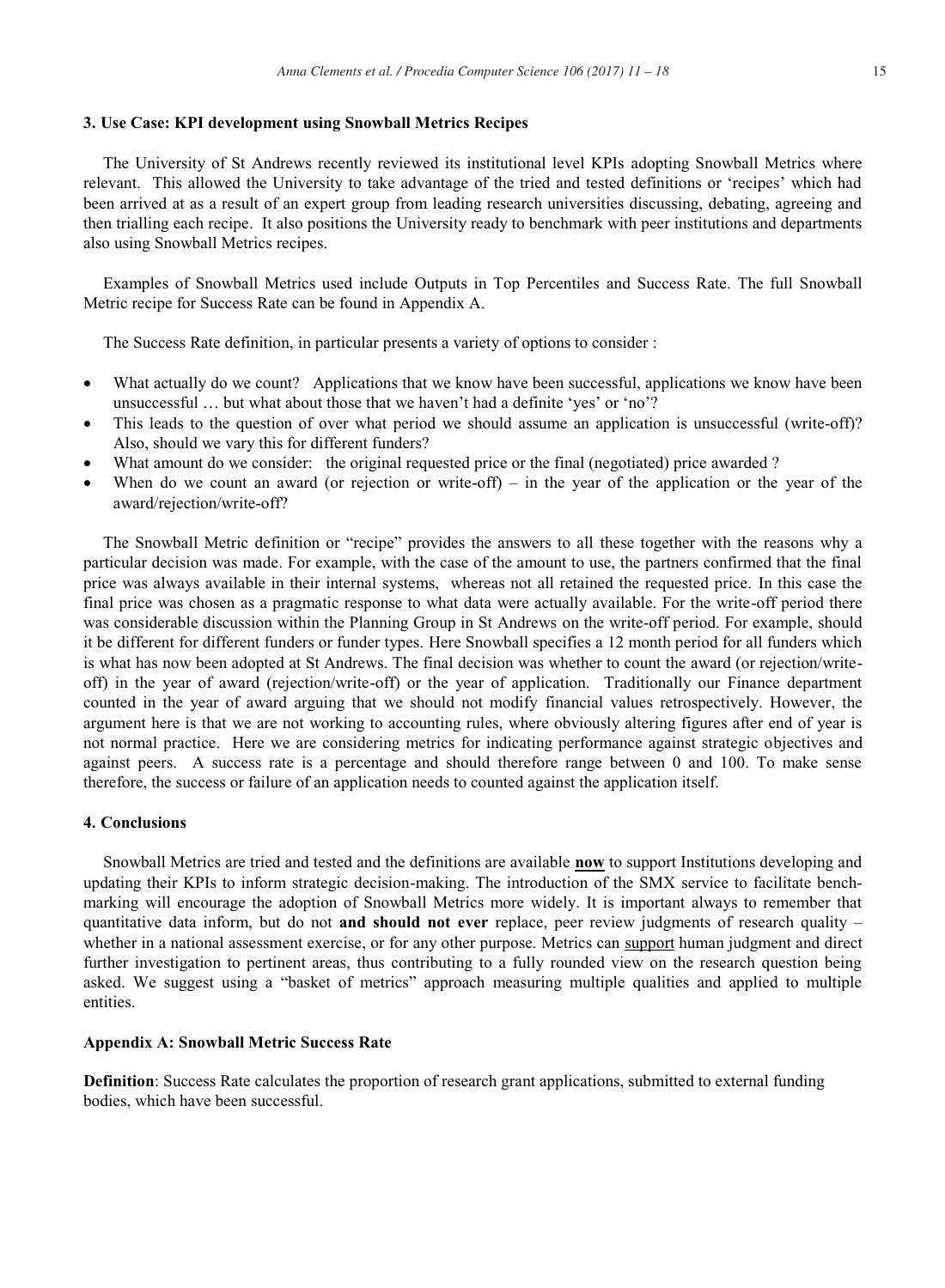The read-outs **/ y-axis values** agreed were

- % of successful applications wrt count
- % of pending applications wrt count
- % of rejected applications wrt count
- % of successful applications wrt value
- % of pending applications wrt value
- % of rejected applications wrt value



Success Rate by count is calculated according to whether submitted applications have been awarded or rejected, or whether a decision is pending.

Success Rate by value is calculated according to the proportion of the total requested price associated with awarded or rejected applications or whether a decision is pending.

Note - The price used should be the most up-to-date available. For example, if the price is revised by the funder or in negotiations with research partners, this new price should be used as the basis for this calculation.

**x-axis**: application year

# **Normalise**: no

**Denominators**: institution, HESA cost centre, funder-type

# **Details**

- The set of awards considered in this metric is different to the set of awards counted in the Awards Volume metric
- Awards that are not tied to an application do not count towards Success Rate
- If an application is added retrospectively into institutional systems ("dummy application") in order to improve record keeping, then this application and its outcome will be counted
- Year year of success is the date of submission to the funder. If someone applied for an award in 2012, and it was awarded in 2013, the Success Rate will be tied back to the original 2012 application year
- The following awards are not considered in Success Rate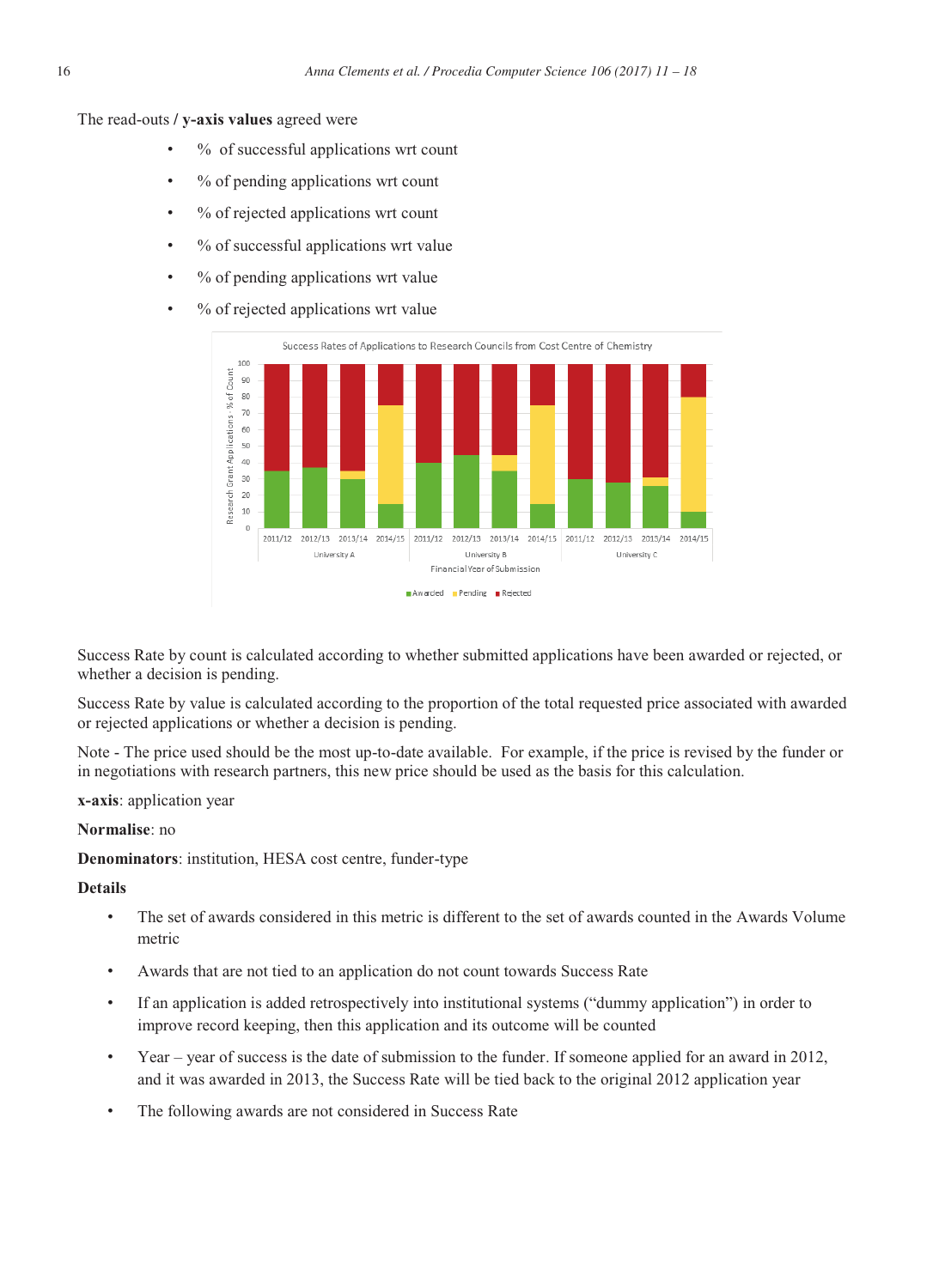- Donations that were not applied for
- Awards that were transferred in from other institutions when a researcher moves (note that this *would* be included in Awards Volume metric)
- Open access grants such as those provided by RCUK from time to time, and similar
- Not all systems enable exclusion of donations and transfer-ins, or inclusion of OA grants. It is expected that the volume is low and will not have a significant effect on the metric, so this more technically correct definition will be used. Add a note when exchanging metric that it is as per the definition but e.g. does not exclude donations
- Just like Applications Volume, Success Rate addresses new applications only. It avoids double counting of the same applications by excluding prior submissions in a multi-stage application process such as outlines and expressions of interest
	- In situations where Expressions of Interest etc. are not recorded in the Awards Management System, it is difficult to always avoid double counting. Experts agree to flag this situation in a note associated with the metric, but to continue with this technically correct definition
	- Competitive renewals are considered to be new applications
- Success Rate must allow for amendment of the metric (and must be considered independent of Award Volume).
	- Supplement is to be included in the calculation. If a supplement is applied for, then this counts as a new application in its own right and is assigned to the year in which it was applied for (not the year that the original award was applied for e.g. grant applied for in 11/12, it's awarded, and receive a supplement in 12/13 – supplement goes into 12/13 not 11/12)
	- Underspend / returns are not considered. The institution was awarded the money regardless of whether it was spent or not. Adjustments for Wakeham or similar are not included
	- No cost extensions are not included
- HESA cost centre denominator, via prorated mapping of departments to HESA cost centres. This mapping is done on the basis of the HESA cost centre assignment of the application's principal investigator at your institution.

The Success Rates calculated by this method will change over time, and this was of concern to colleagues in finance who are used to year end numbers being absolute. This method will only provide absolute values when decisions have been received on all applications submitted in a given year. The method of tying Success Rate to application year rather than to award year has been selected to avoid the problem of values being greater than 100%.

**Write-off period:** the definition assumes that an application has been declined where no decision has been entered into the system after 12 months. The reasons are:

- In order to be able to compare 'like with like' with external peers, the Snowball Metric needs an agreed write-off period. Institutions are still at liberty to use their own rules for internal views of the metric.
- It is important that there is a consistent time per funder, discipline and geography

# **Example**:

• Consider an institution that has made 7 applications in a given year: